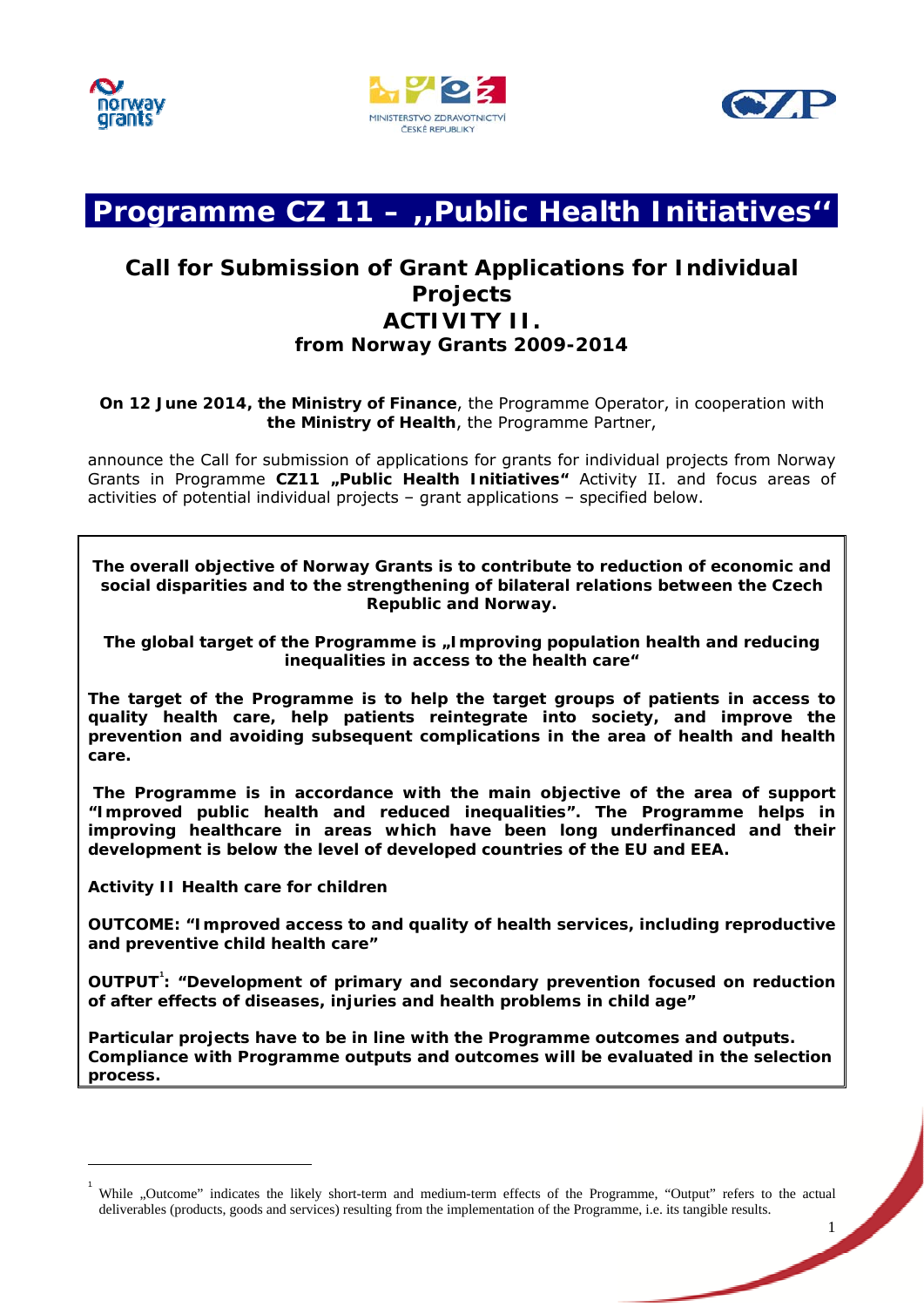





### **Basic information**

| Programme area 27     | <b>Public Health Initiatives</b>                                                                |
|-----------------------|-------------------------------------------------------------------------------------------------|
| Programme:            | <b>CZ11 - "Public Health Initiatives"</b>                                                       |
| <b>Activity II</b>    | Health care for children                                                                        |
| Objective of activity | Improving the health of child population through the<br>implementation of prevention activities |

### **I. Allocation**

**Amount allocated for the Call for Activity II. is 111 569 293 CZK**, equivalent 4 210 162 EUR. Allocation for the Call for Activity II. has been divided between two sub-activities:

**Allocation of sub-activity II.a Prevention of child injuries corresponds to: 55 784 646 CZK2 (2 105 081 EUR)**.

**Allocation of sub-activity II.b Prevention of illness after-effects and health problems in c[hi](#page-1-0)ldhood corresponds to: 55 784 647 CZK 3 (2 105 081 EUR)**.

### **II. Eligible activities**

 $\overline{a}$ 

### Activity II "Health care for children"

The global cohesive objective of this area is improvement of the child population health through prevention. Both sub-activities are focused on primary prevention (child injuries), secondary prevention (child injuries, and consequences of health problems) and tertiary prevention.

**Global objective of activity**: Improving the child population health through implementation of prevention activities.

**Specific objective**: Support of primary, secondary and tertiary prevention activities.

Activity will be fulfilled through following sub-activities:

- II.a Prevention of child injuries
- II.b Prevention of illness after-effects and health problems in childhood

### **Definition of basic assumptions (Prevention):**

Primary prevention – activities focused on illness prevention

 $2<sup>2</sup>$  In case of utilizing all the allocation resources, there can be resources transferred from activity B if any remains.

<span id="page-1-0"></span><sup>&</sup>lt;sup>3</sup> In case of utilizing all the allocation resources, there can be resources transferred from activity A if any remains.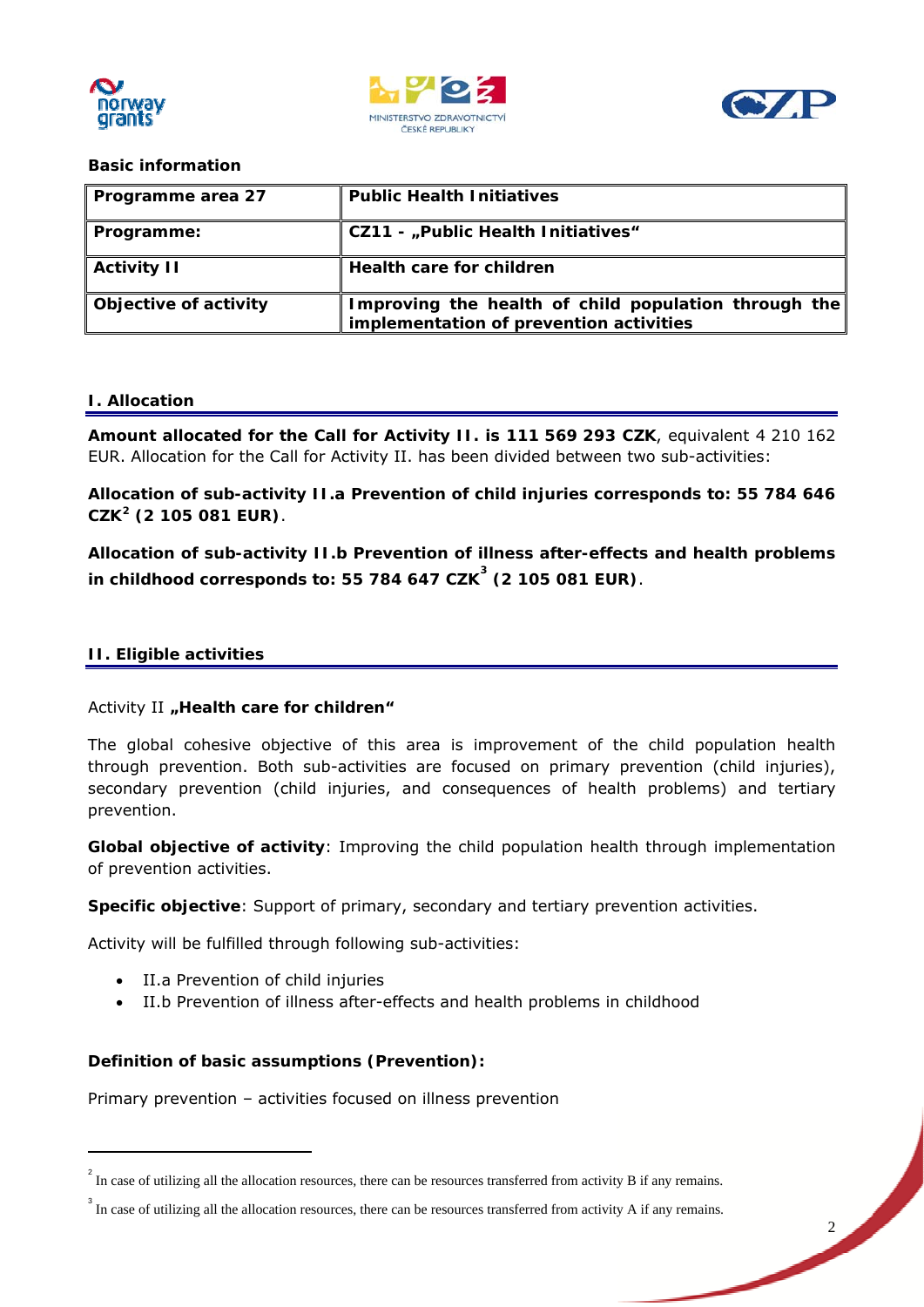





Secondary prevention – early detection of already present health problems and their treatment

Tertiary prevention – prevention of illness reversion and poor health condition reversion; prevention of social exclusion of ill patients; minimization of following handicap through medical care and rehabilitation

### **Focus of activities**

### **II.a Prevention of child injuries**

The number of child injuries and their consequences are very high in the CZ. Prevention is an important tool for reducing the high share of injuries of the child death rate.

**Global objective**: Reduction of number of child injuries and child mortality caused by injuries.

**Specific objective**: Increase in efficiency of primary and secondary prevention activities both on local and national level.

Activities:

 Creation of "prevention cells" within departments of specialized trauma care aimed at development of effective prevention programmes on local level

Activities:

- Adjustment of premises (limit  $-10\%$  of the eligible costs of the project)
- Purchase of medical equipment and facilities
- Purchase of methodologies
- **Training of employees, development of methodologies**
- Investment activities have to be complemented by non-investment activities ensuring the implementation of prevention programmes
- **Focused on primary, secondary and tertiary prevention activities;**
- Activities focused on patients, parents and public.

### **Prevention cells – premises used by specialized centre for activities of primary, secondary and tertiary prevention, including its equipment and prevention methods**

### **Target group of activity:**

Children population is the primary target group of the Call as well as their parents. Among secondary target group belong public and experts (e.g. child doctors).

### **II.b Prevention of illness after-effects and health problems in childhood**

Over about the last 20 years, the neonatal mortality, including the mortality of infants with very low birth weight (less than 1000 g), has significantly decreased in the Czech Republic. The development of modern perinatal care deserves credit for this. The Czech Republic belongs among the countries with the lowest infant mortality in the world (less than 3 per thousand in 2010). Related to demographical changes (postponing the maternity) side-effects such as premature births and birth complications occur.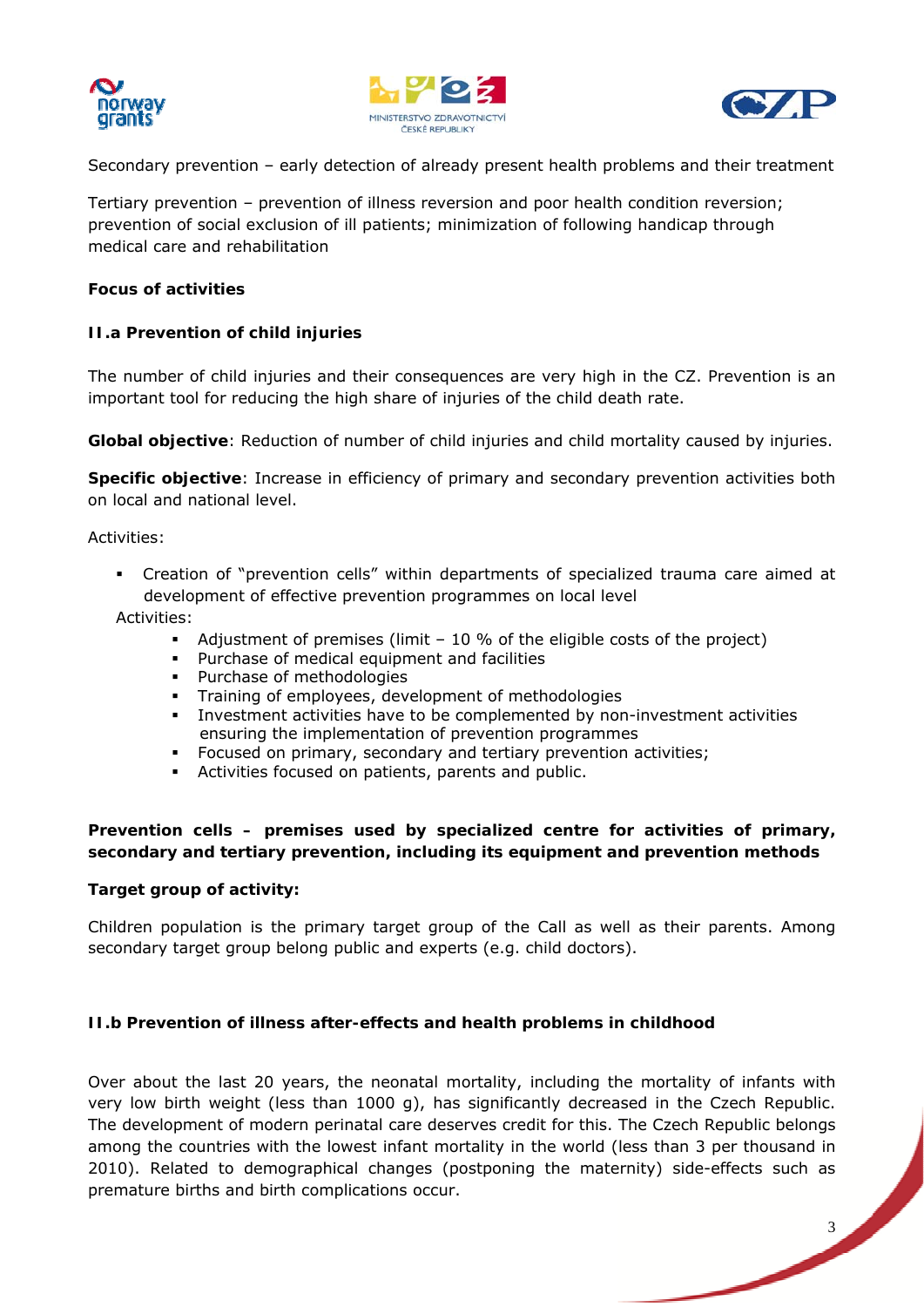





In context of these factors there is an increasing number of children with perinatal problems which influence their quality of life in childhood as well as in adulthood. Projects will be focused on decreasing of consequences which will lead to increase in quality of life of the target group.

**Global objective:** prevention of negative perinatal after-effects and other illnesses in childhood (activities of secondary prevention)

**Specific objective:** increasing the efficiency of secondary and tertiary prevention activities

Activities:

Development of multidisciplinary dispensary care focused on patients with perinatal burdens after leaving the specialized perinatal centres. It means support of multidisciplinary care provided by one or more units of providers of health care (each perinatal centres deals this area according to their procedures) Activities:

- Adjustment of premises (limit  $-10\%$  of the eligible costs of the project)
- **Purchase of medical equipment and facilities**
- **Purchase of methodologies**
- Training of employees, development of methodologies
- Investment activities have to be complemented by non-investment activities ensuring the implementation of prevention programmes
- Focused on secondary and tertiary prevention activities;
- .
- Activities focused on patients, parents and public.

Dispensary care is based on active and long-term observation of health of the patient that is endangered, suffering of illness or of worsening of his health condition.

### **Target group of activity:**

Children with perinatal burden released from perinatology centres whose condition requires follow-up care belong to the primary target group of the Call as well as their parents. Among secondary target group belong experts.

### **Indicators**

Two compulsory indicators were defined for all projects under the Open call for Activity II. in the Programme CZ11. These indicators were defined in the Programme Agreement for Programme CZ11. Every project has to contribute to these indicators. Indicators have to be described in project application:

### "**Number of programmes of primary and secondary prevention**"

Indicator expresses the number of newly developed prevention programmes within the project.

### "**Number of children benefiting from the improved preventive activities**"

Indicator expresses the yearly involvement of target group of children into prevention programmes created within project.

Applicant can also add other indicators in the project application.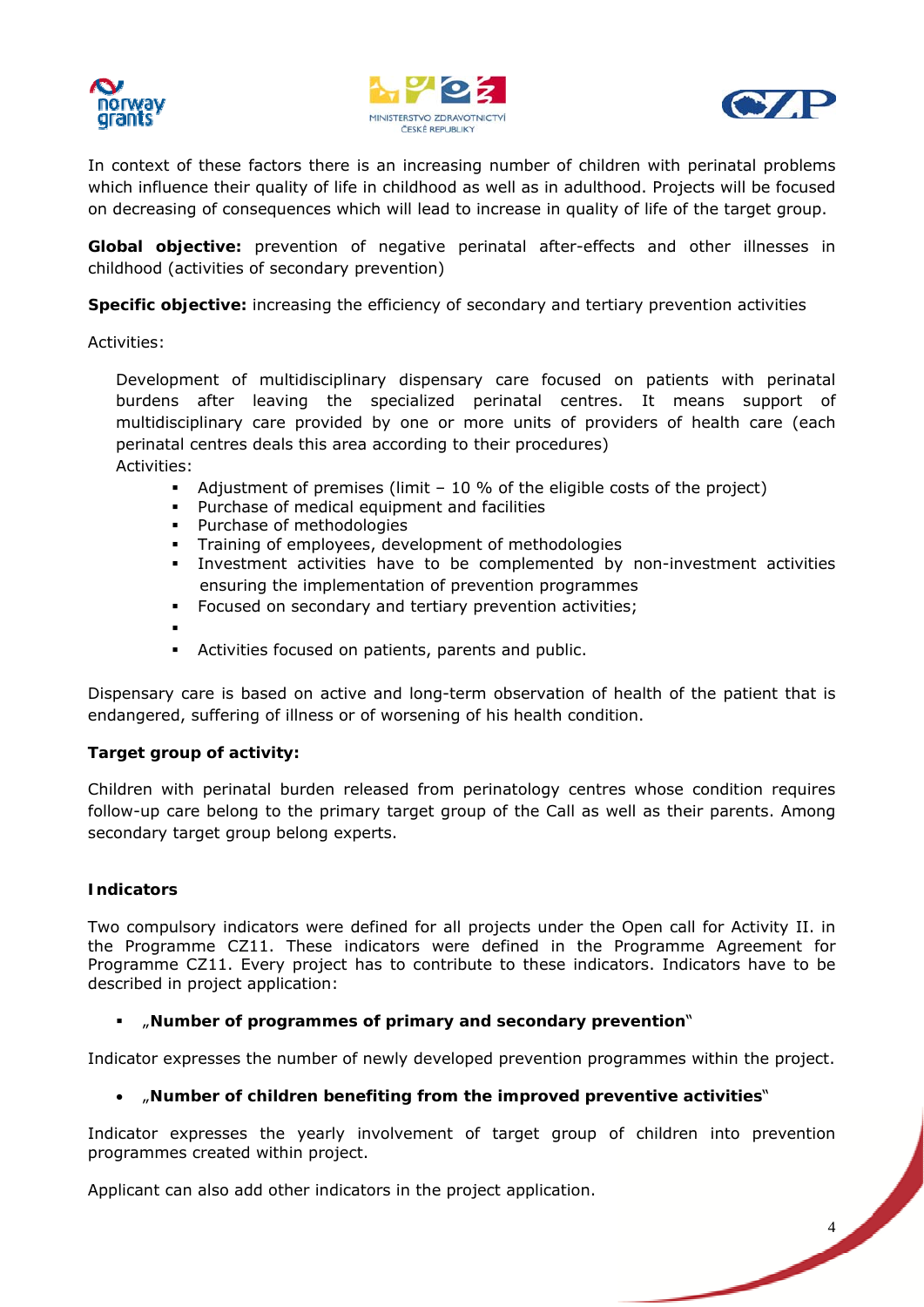





### **Territorial focus of the Call:**

All regions of the Czech Republic belong to scope of the Call.

### **III. Eligible applicants and eligible partners**

### **Activity II.a**

### **Eligible applicants**:

• Providers of specialized and super-specialized trauma care for children listed in bulletin No 6/2008 and in bulletin No 5/2009 of the Ministry of Health of the Czech Republic, which may be any entity, public or private, commercial or non-commercial and nongovernmental organisations, established as a legal person in the Czech Republic

### **Activity II.b**

### **Eligible applicants**:

 Providers of dispensary aftercare together with perinatal centres listed in bulletin No 2/2014 of the Ministry of Health of the Czech Republic, which may be any entity, public or private, commercial or non-commercial and non-governmental organisations, established as a legal person in the Czech Republic.

Projects may be implemented in partnership with one or more partners ("project partners"). If a project is implemented in such a partnership, the project promoter (i.e. the successful applicant) shall sign a partnership agreement with the project partner(s).

Eligible project partners under this call are all public or private entities, commercial or noncommercial, as well as non-governmental organisations, all of whose primary locations are either in Norway, the Czech Republic or a country outside the European Economic Area that has a common border with the Czech Republic, or any inter-governmental organisation, actively involved in, and effectively contributing to, the implementation of a project. Project partners share with the Project Promoter a common economic or social goal which is to be realised through the implementation of that project.

### **IV. Eligible Expenditures**

Eligible expenditures shall be governed by the Guidelines of the National Focal Point for eligible expenditures for the EEA and Norway Grants 2009-2014. The Guidelines are published on the website:

**http://www.eeagrants.cz/cs/zakladni-informace/metodicke-dokumenty/pokyny**

(http://www.eeagrants.cz/en/general-information/rules-and-guidelines/guidelines for the English version).

Expenditures are eligible for reimbursement under the programme/project if they meet the following conditions: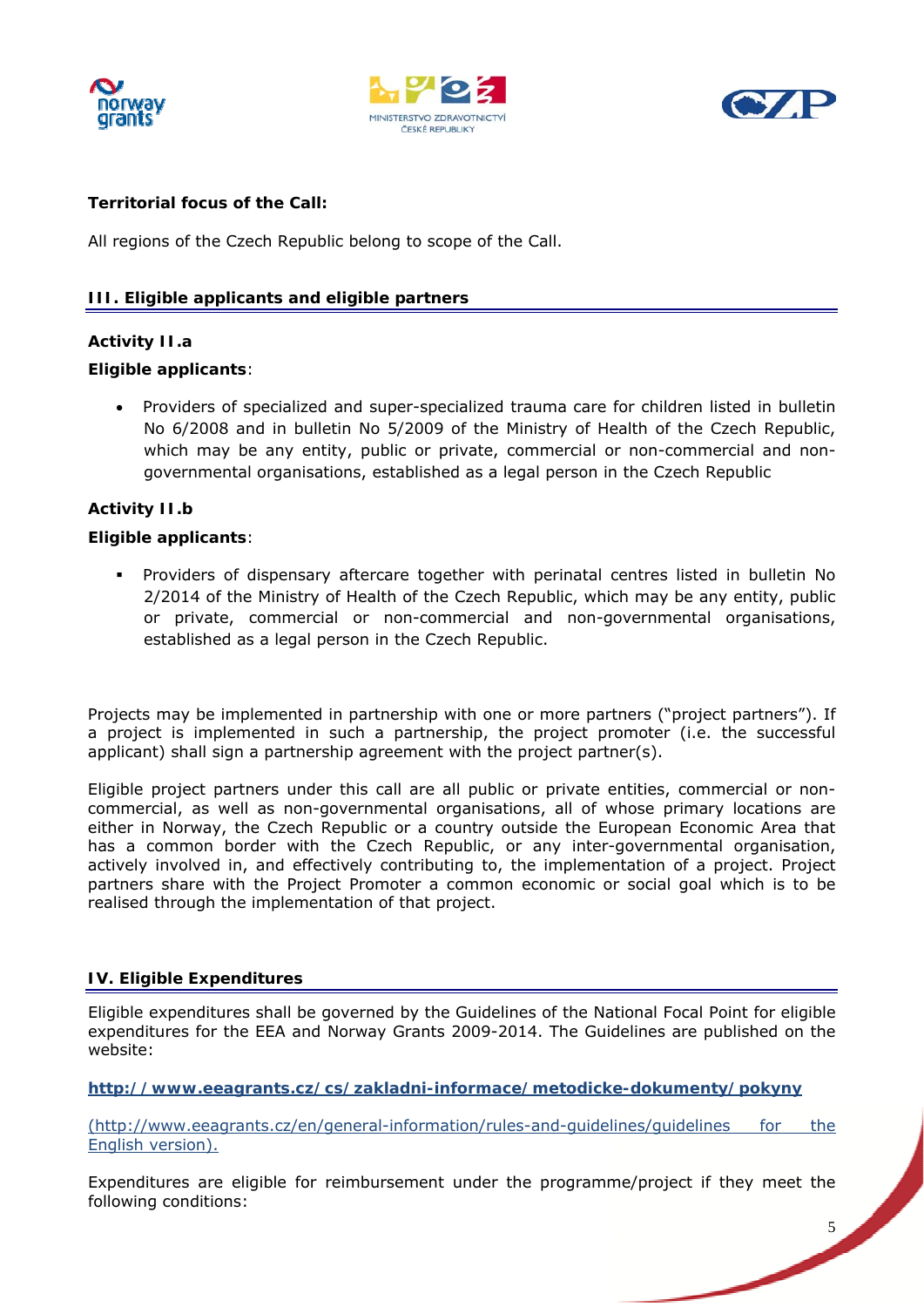





- **Expenditures included in the budget.** Expenditure is eligible if it was listed and approved in the programme/grant application budget. Expenditures which are not included in the programme/grant application budget – are not eligible, even if they meet all the other conditions of eligible expenditures in these Guidelines.
- Purpose of the expenditures. The expenditure must be necessary for the implementation of the programme/project and must be directly related to the implementation of the activities of the programme/project and aim to meet programme/project objectives
- Date of the expenditures. Expenditures are eligible in terms of time if they were incurred and paid within the timeframe set for the implementation of the programme/project as stated in the legal act on the allocation of funds. Eligibility always starts with the approval of the programme/grant application and terminates on the final date of the eligibility of programme/project expenditures.

**Direct costs** for a project are costs identified by the Applicant and/or its partner(s), in accordance with their accounting principles and usual internal rules, as specific expenditures directly linked to the implementation of the project and which can therefore be booked to it directly. The following direct expenditures are eligible, provided they satisfy the conditions set out above and in the Guidelines referred to in this call text.

Costs related to purchase of new or second hand equipment or facility of tangible nature and expenditure on intangible property are considered eligible on condition of their compliance with Guidelines of Applicants and Regulation on the implementation of the Norwegian Financial Mechanism 2009 – 2014 (see below for further details). In such cases, the eligible costs are equal to the tax depreciation of the goods. The depreciation of the applicant's existing property, which is necessary for the project implementation, is also applicable.

Specific rules apply to the purchase of real estate/land (see the Guidelines of the National Focal Point for eligible expenditures for the EEA and Norway Grants 2009-2014 and the Regulation on the implementation of the Norwegian Financial Mechanism 2009 – 2014).

The entire purchase costs of new or second-hand equipment may be eligible provided that the purchased equipment is an integral and necessary component that is essential for achieving the outcome of the project. This property must be recorded in accounting and property inventory of durable goods of the beneficiary in line with accounting rules. In such cases, Project Promoters shall:

- a) Keep the equipment in their ownership for a period of at least five years following the completion of the project and continue to use that equipment for the benefit of the overall objectives of the project for the same period;
- b) Keep the equipment properly insured against losses such as fire, theft and other normally insurable incidents both during project implementation and for at least 5 years following the completion of the project; and
- c) Set aside appropriate resources for the maintenance of the equipment for at least 5 years following the completion of the project.

The specific means for implementation of this obligation shall be specified in the project contract.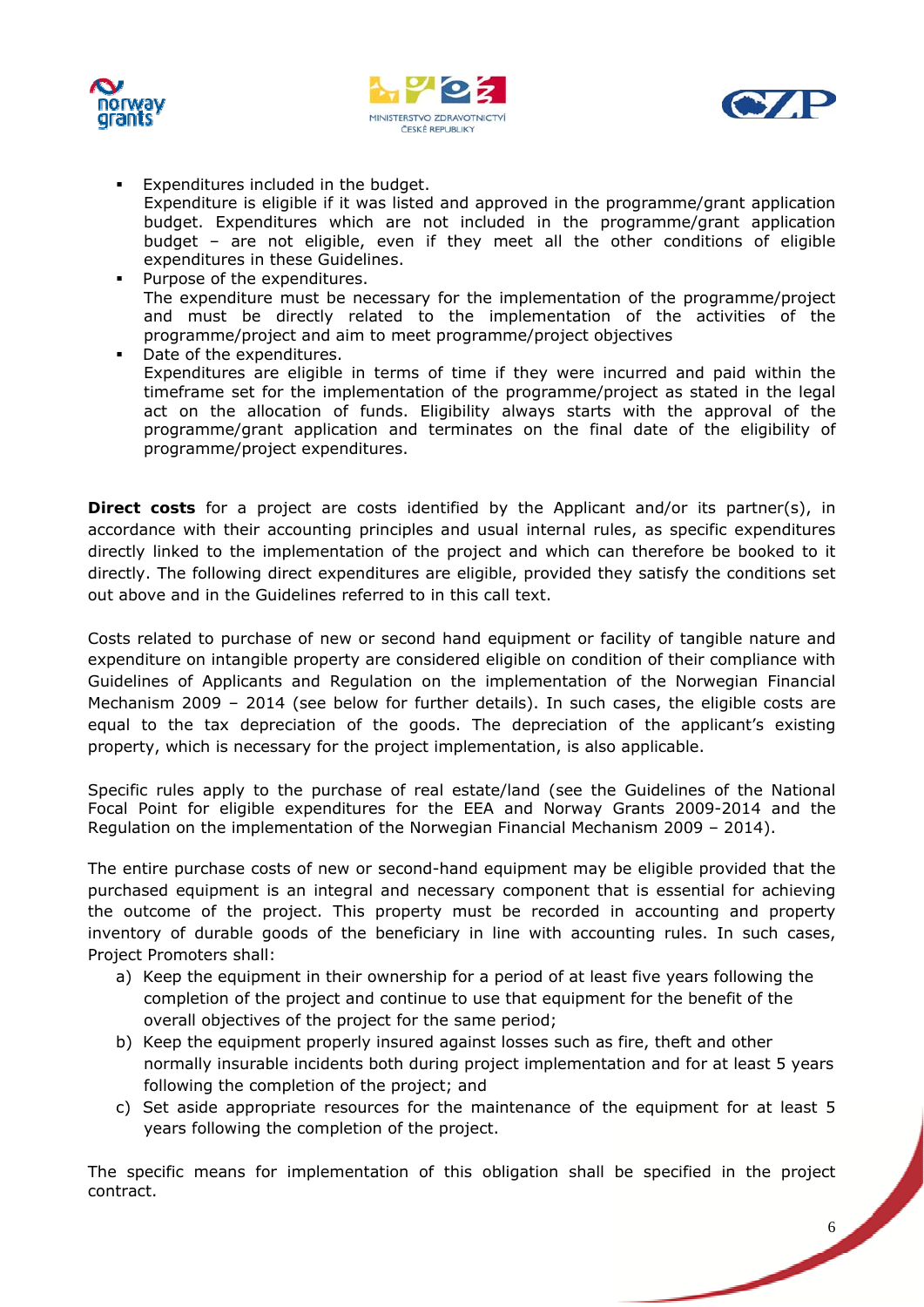





Costs related to sub-contracting works are eligible on condition that the sub-contracted work will contribute to project implementation and prove to be an added value to the project, and provided that the awarding complies with the applicable rules on public procurement and the Regulation on the implementation of the Norwegian Financial Mechanism 2009-2014. Guidelines for Applicants will provide more information on specification and division of these costs into specific budget items.

Personnel costs are costs related to employment of workers, who serve specific professional action, which is needed for accomplishment of projects goals, i.e. employment directly connected to content of project realization and costs related to workers of the Applicant who relate to project management or financial management.

Costs incurred in relation to business travels of the personnel of the Applicant and its partners made in connection with project implementation are eligible.

**Indirect costs – overheads** are costs necessary for implementation of the project, that cannot be identified by the Applicant and/or its partner(s) as being directly attributed to the project but which can be identified and justified by its accounting system as being incurred in direct relationship with the eligible direct costs attributed to the project. They may not include any eligible direct costs. They shall represent a fair apportionment of the overall overheads of the Applicant and/or its partner(s). Applicants may identify overheads either based on actual costs from analytical accounting system or opt for a flat rate up to 20 % of its total direct eligible costs, excluding its direct eligible costs for subcontracting and the costs of resources made available by third parties which are not used on premises of the Applicant. The methodology of Indirect costs' calculation is described in the NFP Guideline for eligible expenditures and the Guidelines for Applicants.

For VAT charges to be considered eligible, the payer must not be in position to recover the VAT paid for assets and services required for the project. The information on whether the applicant is/ is not payer of VAT must be included in the submitted application.

**The final date for costs eligibility is (the latest date of the project completion) 30 April 2016**. Expenditures incurred after this date will not be eligible. Projects must be completed by 30 April 2016 at the latest.

Further specification of eligible expenditures for this call is defined in the Guidelines for Applicants.

### **Limitation of supported actions for both activities:**

Purchase of real estate or land and construction or reconstruction of buildings may not represent more than 10% of the total eligible expenditures of the project.

Project expenditure will be provided in CZK.

**V. The grant amount – co-financing – payment system**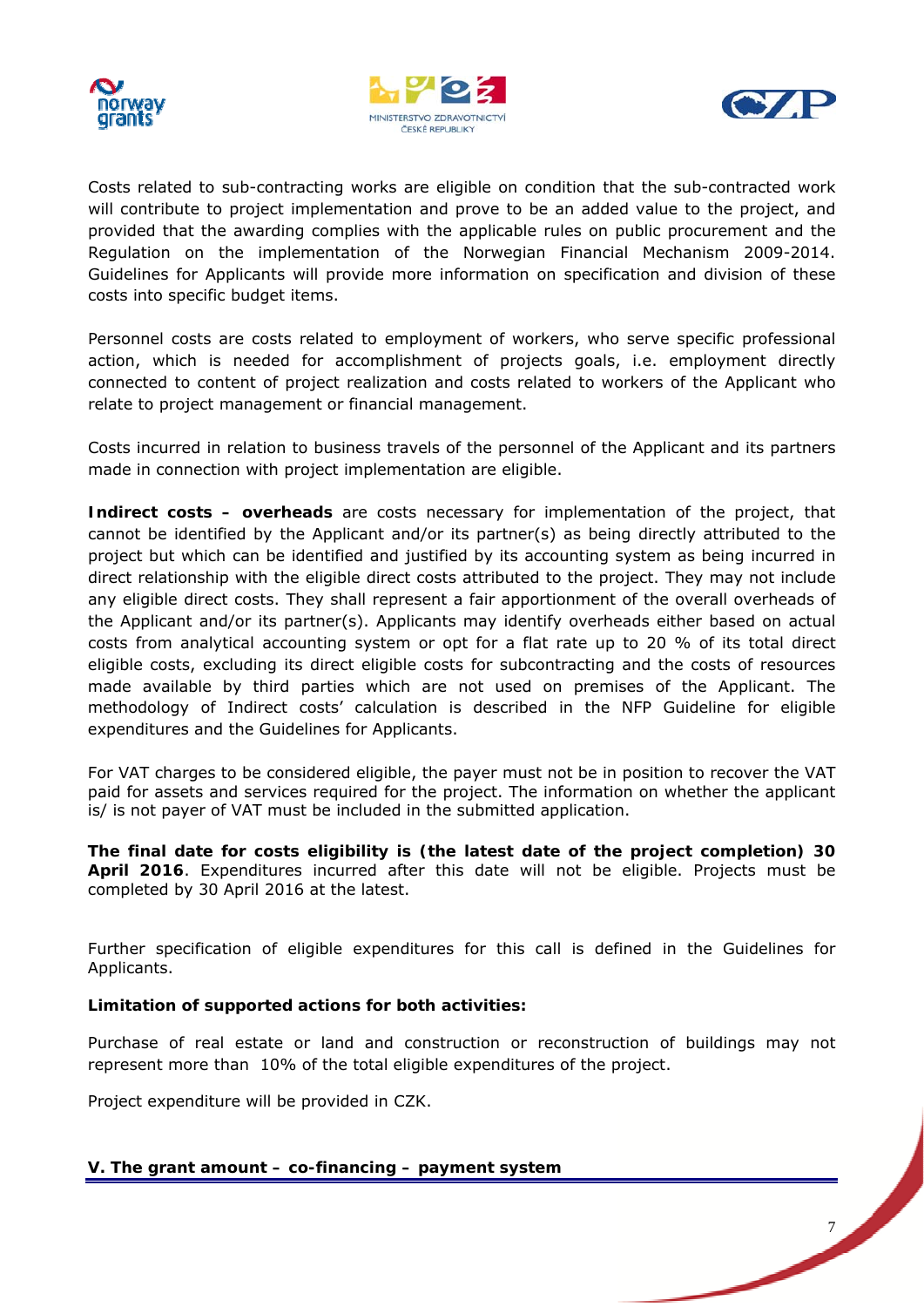





The minimum and maximum grant assistance applied for shall be as follows:

- **the minimum amount of grant is 4 505 000CZK (170 000 EUR),**
- **the maximum amount of grant is 10 600 000 CZK (400 000 EUR);**

### **Share of financing**

The project grant rate shall be as follows:

| <b>Type of organization</b> | Grant<br>(Norway<br>funds) | <b>Co-financing</b> |
|-----------------------------|----------------------------|---------------------|
| <b>Public institutions</b>  | 80%                        | 20%                 |
| NGO <sub>s</sub>            | 90%                        | 10%                 |
| Other legal entities        | 60%                        | 40%                 |

The remaining costs of the project ("Co-financing") shall be provided or obtained by the Applicant.

In case of projects implemented by NGOs, in-kind contribution in the form of voluntary work may constitute up to 50% of the co-financing required for the project. The appropriate unit prices for voluntary work, which shall be in accordance with salary normally paid for such work in the Czech Republic, including the required social security contributions, will be specified in the Project Contract between the Programme Operator and the Project Promoter.

### **Payment system**

Payments towards projects will be in the form of advance payments, interim payments and a final payment. Beneficiaries may request an advance payment that shall be set individually based on the cash flow of the project. The advance payment shall not exceed 20% of the grant or 2 000 000 CZK, whichever is lower. The advance payment shall be set off when 80% of the grant is spent. Interim payments to projects are made on the basis of approved interim reports. The final payment will be made after the closure and settlement of the financial audit carried out by the Programme Operator.

### **There is no legal entitlement for awarding a grant**.

### **VI. Projects support in partnership with donor states**

Priority of the Norway Grants 2009 – 2014 is **to strengthen bilateral relations between the entities from the Czech Republic and entities from Norway**. Applications may be submitted in partnerships with relevant partner institutions from the Donor country. Eligible expenditure to support and strengthen partnerships may be included in the grant application budget.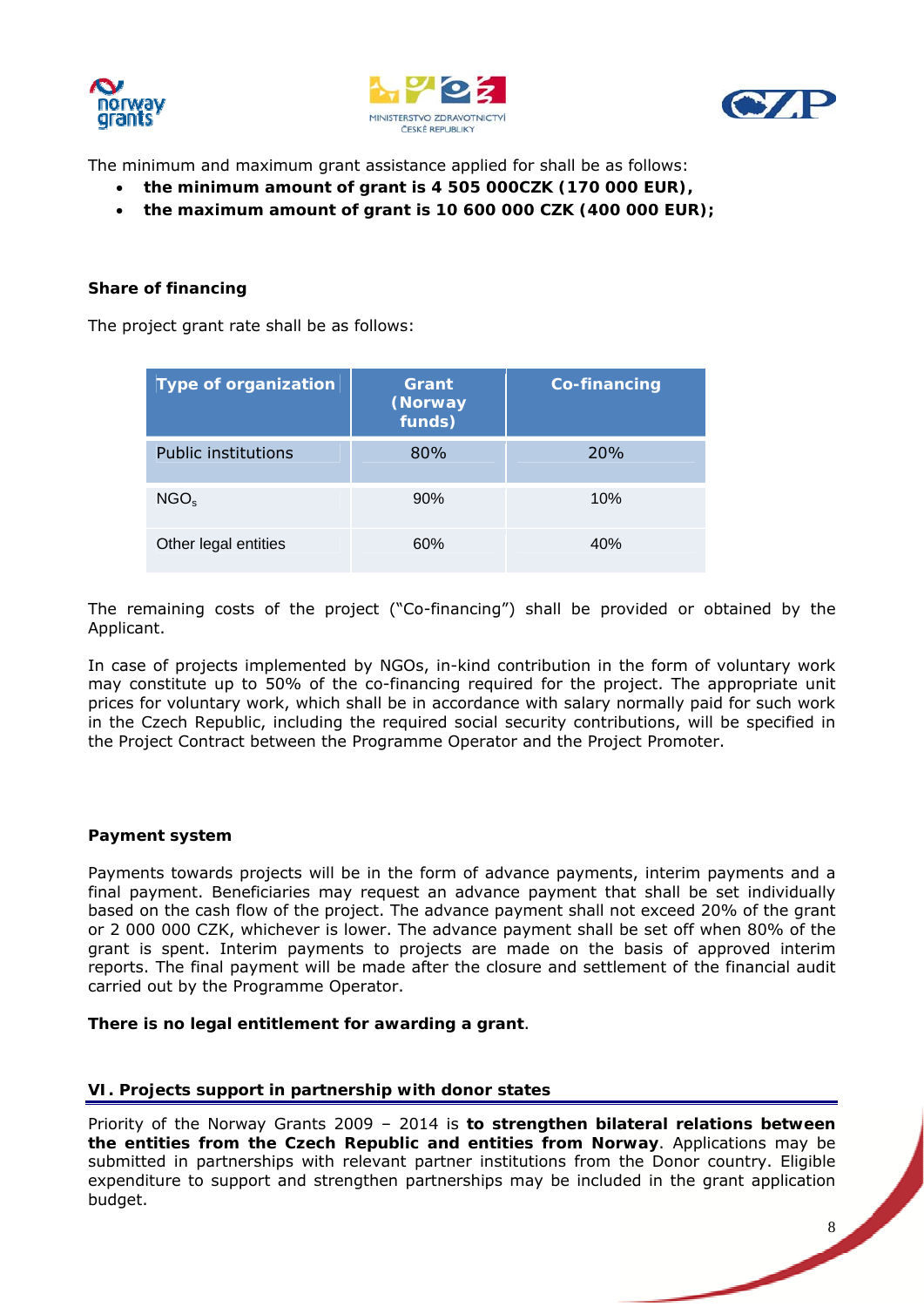





The Czech potential grant Applicants can use the Fund for bilateral co-operation at Programme level (hereinafter "the Fund") for searching the partners and preparation of grant applications in partnership with entities from the donor country. The Call for Action A of the Fund was announced on the **3rd April** 2014. Detailed information about the Fund can be found here.

**http://www.mzcr.cz/Unie/dokumenty/vyzva-k-predkladani-zadosti-o-poskytnutigrantu-projektu-do-fondu-pro-bilateraln\_8904\_2457\_8.html** 

**[VII. Time period of the call – deadline of the call – place for submission of](http://www.mzcr.cz/Unie/dokumenty/vyzva-k-predkladani-zadosti-o-poskytnuti-grantu-projektu-do-fondu-pro-bilateraln_8904_2457_8.html) an application** 

- **Applications can be filled up and submitted only in an electronic form via IS CEDR information system no later than on 29 August 2014, 16:00.**
- **Applications are not submitted in paper form.**

**An application and its annexes must include a qualified electronic signature (the certificate must include an identification registration number) of an authorized representative of the applicant. An applicant not disposing of electronic signature shall have it set up¨.**

**To communicate with the Programme Operator - Ministry of Finance, applicants must provide for Data Box.** 

- To enter the IS CEDR system, go to: **www.eeagrants.cz**; **CEDR buton**;
- Guidelines for applicants are available at **http://www.mzcr.cz/Unie/obsah/vyzvy\_2459\_8.html** or at **www.eeagrants.cz/cs/programy/**...
- An application must include all reque[sted annexes see G](http://www.eeagrants.cz/)uidelines for Applicants;
- Standardized annexes are to be downloaded at **[http://www.mzcr.cz/Unie/obsah/dokumenty\\_2458\\_8](http://www.mzcr.cz/Unie/obsah/vyzvy_2459_8.html).html** or at **[www.eeagrants.cz/cs/programy/.](http://www.eeagrants.cz/cs/programy/)..**
- In case of technical problems with preparation and submission of applications, please [contact the person listed at the introductory page of](http://www.mzcr.cz/Unie/obsah/dokumenty_2458_8.html) **IS CEDR; Contacts;**
- [The system enables a gradual work o](http://www.eeagrants.cz/cs/programy/)n preparation of an application and its annexes. We recommend that an application is submitted prior to the submission deadline. Postponing submission of an application to the last moment can cause difficulties as a result of a possible system overload;
- An applicant may be asked to submit several attachments in a paper version during the evaluation phase (large-format annexes, drawings, etc.).

### **VIII. Information for preparation of applications**

- Applications and their annexes shall be prepared in the Czech language and in the prescribed format (where relevant – see Guidelines for applicants);
- project expenditure will be provided in CZK;

**Information necessary for preparation and submission of applications are provided in this Call, Guidelines for Applicants and instructions and help section in IS CEDR.**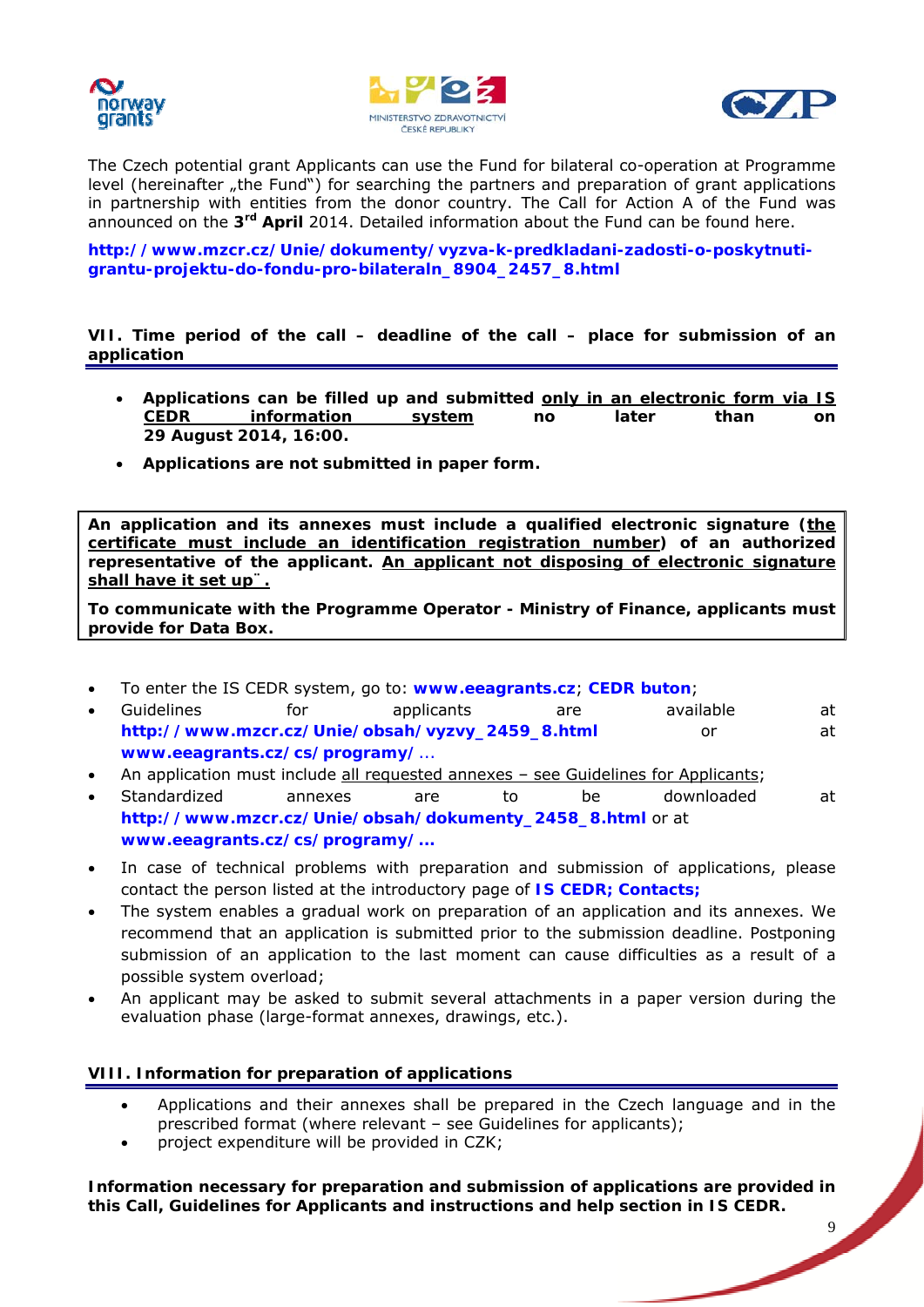





### **IX. Publicly available documents (Regulation, guidelines and methodologies) for implementation of EEA and Norway Grants 2009 – 2014**

Documents are available at the following websites:

| General information on the Financial<br>Mechanism Office and the EEA and<br><b>Norway Grants</b><br>(especially Regulation for<br><b>Implementation of EEA Grants and</b> | www.eeagrants.org<br>http://eeagrants.org/Results-<br>data/Results-overview/Documents |
|---------------------------------------------------------------------------------------------------------------------------------------------------------------------------|---------------------------------------------------------------------------------------|
| Norway Grants 2009 - 2014)<br>National Focal Point/ Programme<br>Operator                                                                                                 | www.mfcr.cz,www.eeagrants.cz,<br>www.norwaygrants.cz                                  |
| <b>Programme Partner</b>                                                                                                                                                  | www.mzcr.cz<br>http://www.mzcr.cz/Unie/obsah/norske-<br>fondy-2009-2014_2457_8.html   |

### **X. Assessment procedures of applications**

### **1) Assessment of formal requirements and eligibility of an application**

Assessment of formal requirements and eligibility of applications will be carried out by the Programme Partner in line with the established formal and eligibility criteria. Applications that will not meet the criteria of formal requirements and eligibility will be excluded from further evaluation. Applicants have the right of appeal against exclusion of their application on the grounds of failing formal requirements and eligibility criteria via IS CEDR within 5 working days after receipt of the notification of exclusion.

The possibility of completing the missing compulsory parts (not leading to increase the Application´s quality) of Application is specified in guidelines for applicants. In case there is a need for completion, the applicant will be contacted by the Programme partner.

### **2) Evaluation of quality of applicants by external evaluators**

The quality evaluation of each application is performed by 2 external evaluators according to the selection criteria listed in Section XI below. The final score of an application is calculated as an arithmetic average of the scores awarded by each evaluator. In case the difference between total scores of the two evaluators exceeds 30% of the value of the higher score, the application will be evaluated by a third evaluator. The final score will be calculated as an arithmetic average of the scores with the closest values.

### **3) Evaluation of applicants by the Selection Committee**

The Selection Committee will be provided with a list of all projects for which evaluation of quality was performed. The projects will be ranked according to their final scores awarded by external evaluators (arithmetic average of individual evaluations). The Selection Committee

10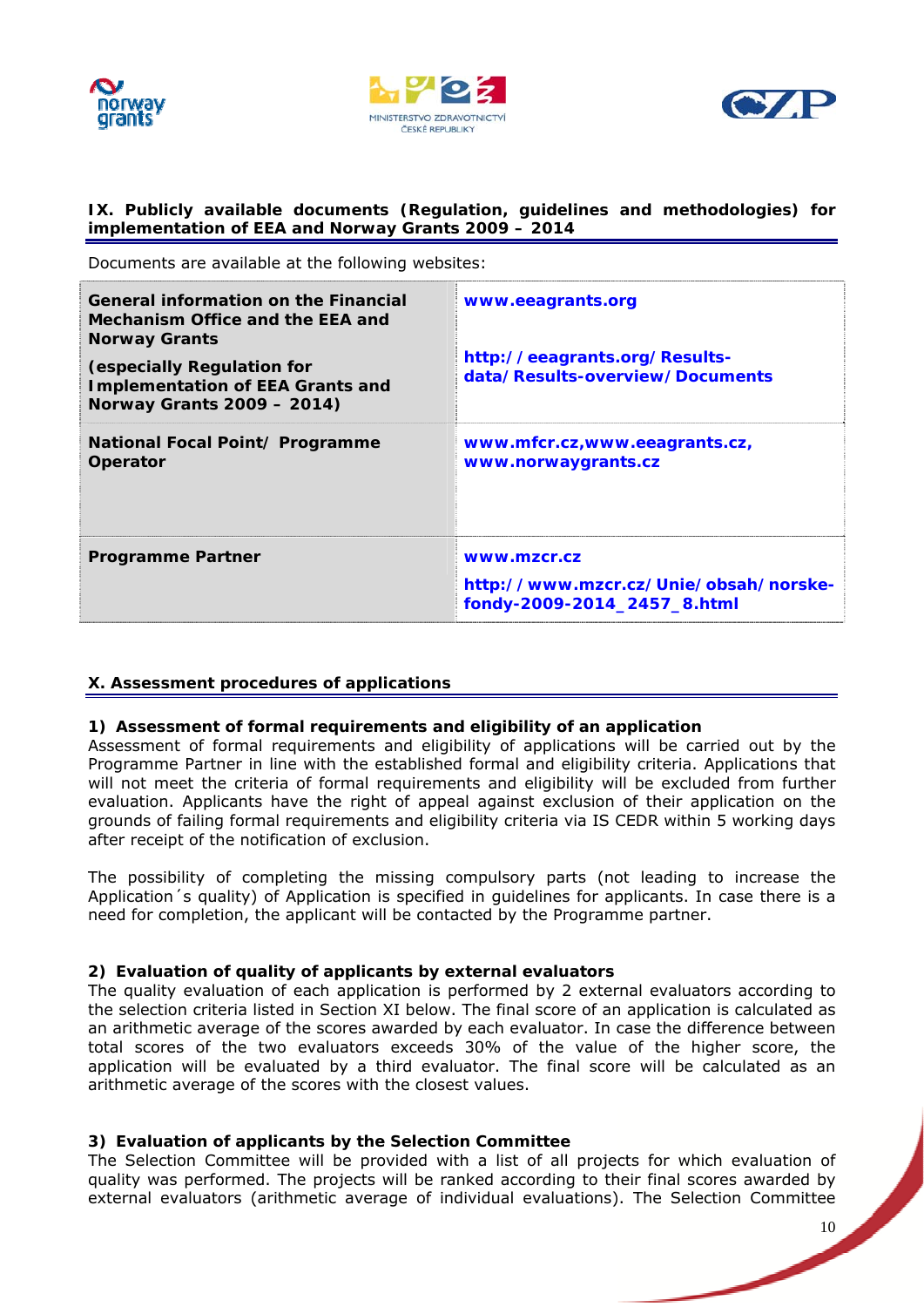





shall review the ranked list of projects and shall submit a list of recommended applications, including a list of reserve projects, to the Programme Operator – the Ministry of Finance. In justified cases the Selection Committee may modify the ranking of the projects.

- **4) The Programme Operator will verify that the process of assessment and evaluation of individual applications recommended for grant award has been conducted in accordance with the applicable rules.**
- **5) Based on the outcome of the verification, the Programme Operator will, based on the decision of the Selection Committee, make a decision on grant award / grant refusal and inform applicants about the results and on next steps of the procedure. The Programme Operator may modify the recommendation of the Selection Committee, in which case it will inform the affected applicants and provide them with a justification.**

**XI. Criteria for assessment of formal requirements and eligibility and criteria for quality evaluation** 

- **1) Assessment of formal requirements and eligibility of the application** 
	- **a)** Formal requirements criteria:
		- The application contains **electronically signed application form and all required annexes in accordance with Guidelines for Applicants.**
	- **b)** Eligibility criteria:
		- The applicant is eligible
		- Partner/partners are eligible (in case of partnership projects).
		- The project is in line with the objective(s) of the Programme (Programme area, results, and outcomes).
		- The place of implementation is in line with the Call requirements.
		- The length of project implementation does not exceed the maximum execution time stated in the Call.
		- The requested grant amount is in accordance with the conditions specified in the Call.
- **2) Detailed criteria for quality evaluation of applications ("Selection Criteria")**

| Detailed criteria for quality evaluation of applications |                                                                                                          |                                                                              |
|----------------------------------------------------------|----------------------------------------------------------------------------------------------------------|------------------------------------------------------------------------------|
|                                                          | <b>Evaluation criteria</b>                                                                               | Max, score of a<br>particular<br>criterion (sub-<br>criteria (out of<br>100) |
|                                                          | The ability and readiness of the applicant to<br>implement the project                                   | 17                                                                           |
|                                                          | 1.1 The applicant (or the partner/partners) has an<br>adequate administrative capacity<br>for<br>project | 10                                                                           |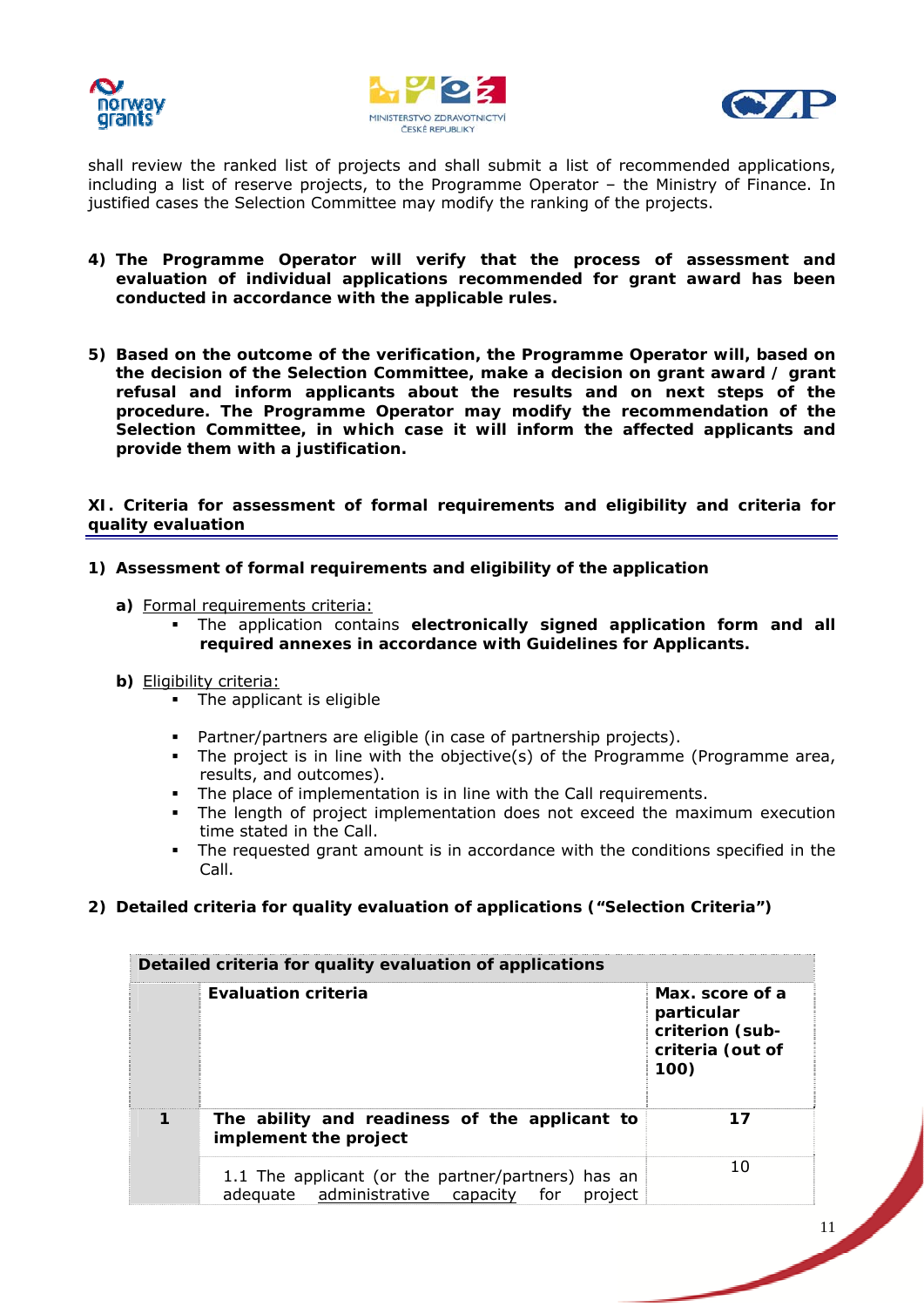





|  |                | implementation and meeting requirements of the<br>Programme Operator on project monitoring.                                                                                                                                                                                                                                                                                                                                                                                                                                                                                                                                                           |    |
|--|----------------|-------------------------------------------------------------------------------------------------------------------------------------------------------------------------------------------------------------------------------------------------------------------------------------------------------------------------------------------------------------------------------------------------------------------------------------------------------------------------------------------------------------------------------------------------------------------------------------------------------------------------------------------------------|----|
|  |                | organizational structure of the<br>The<br>project<br>management, technical preparation and project<br>implementation are clearly described with clear<br>distinctions between individual implementation<br>phases, specifying also the roles of external<br>assistance of the applicant (shall the applicant<br>foresee technical assistance). Taking into account<br>the roles of external technical assistance (shall the<br>applicant foresee technical assistance), the applicant<br>sufficient technical capacity for<br>has<br>project<br>implementation and it can be assumed that they will<br>be able to implement the project successfully. |    |
|  |                | Roles of individual project partners in implementation<br>are described clearly and in full detail - (where<br>relevant)                                                                                                                                                                                                                                                                                                                                                                                                                                                                                                                              |    |
|  |                | 1.2 The applicant has experience in managing and<br>completing of at least one similarly focused project.                                                                                                                                                                                                                                                                                                                                                                                                                                                                                                                                             | 4  |
|  |                | 1.3 The project publicity is clearly described,<br>including individual activities ensuring publicity.                                                                                                                                                                                                                                                                                                                                                                                                                                                                                                                                                | 3  |
|  | $\overline{2}$ | The importance (relevance) of the project                                                                                                                                                                                                                                                                                                                                                                                                                                                                                                                                                                                                             | 21 |
|  |                | 2.1 The project significantly contributes to the<br>achievement of Programme outcomes which the<br>applicant states in the application. (A project may<br>contribute to several Programme outputs).                                                                                                                                                                                                                                                                                                                                                                                                                                                   | 10 |
|  |                | 2.2 The project demonstrably contributes to the<br>fulfilment of the related conceptual and strategic<br>documents (at local / regional / sector level), or it<br>follows up the outcomes of an already implemented<br>project.                                                                                                                                                                                                                                                                                                                                                                                                                       | 3  |
|  |                | 2.3 The justification of a project is based on qualified<br>corroborative documents (e.g. needs analysis). The<br>targeted outcome of the project is realistic and in line<br>with indicated project outcomes. (Note, there may be<br>more than one project outcomes).                                                                                                                                                                                                                                                                                                                                                                                | 3  |
|  |                | 2.4 The overall project aim is in line with requested<br>programme outcome in a given programme area. The<br>project outcomes correspond with the needs of main<br>target groups of the project. The applicant cooperates<br>with target groups during project implementation.<br>The level of participation of target groups during<br>implementation<br>direct/indirect;<br>project<br>active/passive.                                                                                                                                                                                                                                              | 5  |
|  | 3              | The structure of the project, risks and outcomes                                                                                                                                                                                                                                                                                                                                                                                                                                                                                                                                                                                                      | 32 |
|  |                | 3.1 The structure of the project is clearly defined.<br>Individual project activities and their outputs are<br>clearly identified, including their continuity. Activities                                                                                                                                                                                                                                                                                                                                                                                                                                                                             | 10 |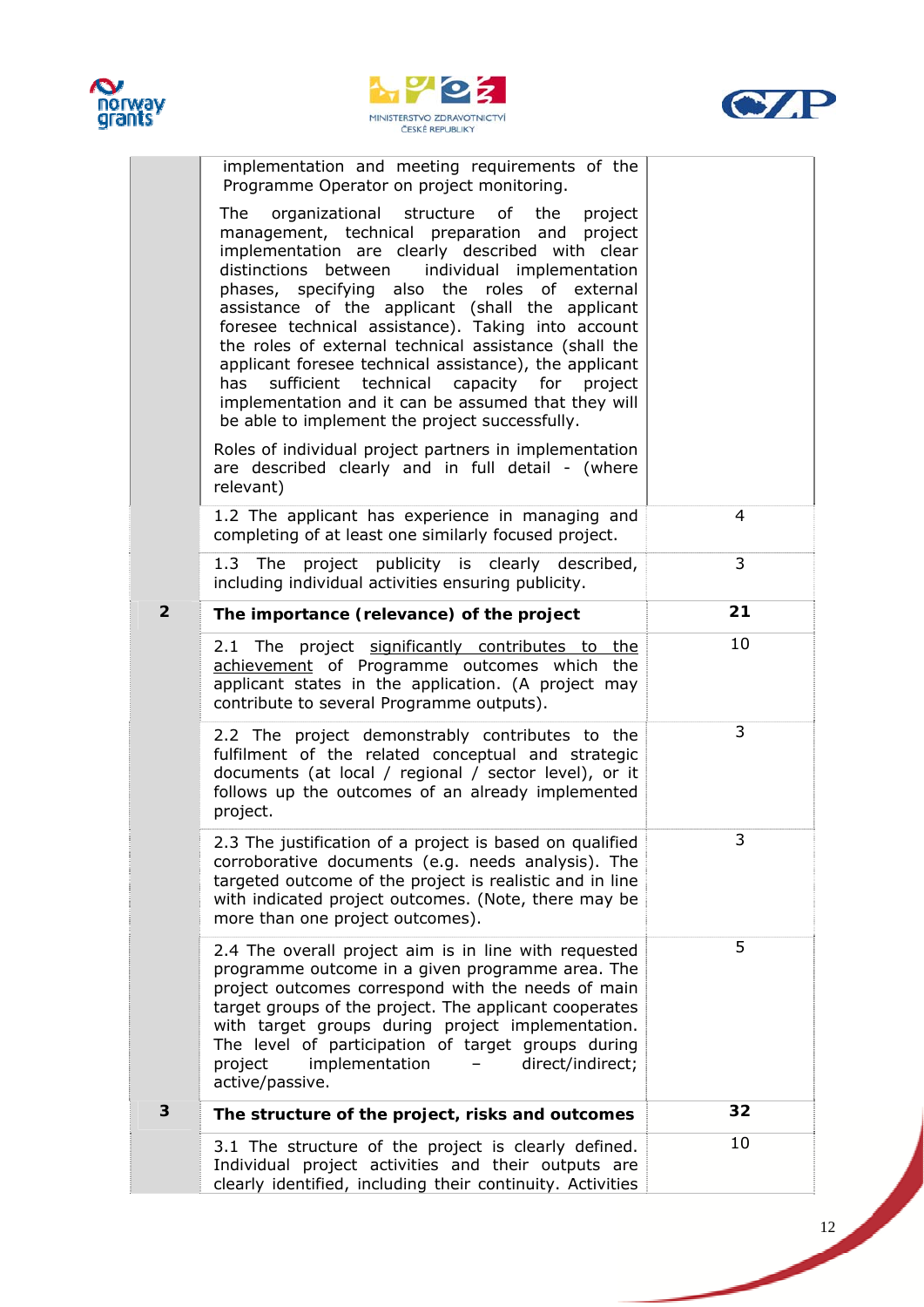





|                         | are complementary to one another.                                                                                                                                                                                                                                                                                                                                                                                                                                                                                                                                                                                                 |    |
|-------------------------|-----------------------------------------------------------------------------------------------------------------------------------------------------------------------------------------------------------------------------------------------------------------------------------------------------------------------------------------------------------------------------------------------------------------------------------------------------------------------------------------------------------------------------------------------------------------------------------------------------------------------------------|----|
|                         | 3.2 The proposed project activities are essential for<br>reaching project outcomes stated in the application.<br>(There may be more than one project outcomes).                                                                                                                                                                                                                                                                                                                                                                                                                                                                   | 10 |
|                         | 3.3 The proposed time schedule of the project<br>implementation is clear, realistic and corresponds<br>with the needs for activities implementation from<br>their contents, as well as continuity point of view. The<br>time schedule takes well into account other factors,<br>as for instance the barriers to carry out works in<br>relation to climate conditions.                                                                                                                                                                                                                                                             | 4  |
|                         | 3.4 The log frame of the project gives clear<br>information on project relevance to the programme,<br>including its indicators and their verification sources<br>(outcomes, results, aim). Initial and final values are<br>realistic; indicators are quantified and objectively<br>measurable in quantity as well as time. Verification<br>sources of indicators are included. Sources of<br>indicators will be available and suitable to verify initial<br>as well as final indicator values.                                                                                                                                    | 4  |
|                         | 3.5 The project risks are clearly defined and relevant,<br>including the proposed measures for their elimination<br>to ensure continuous implementation of the project.                                                                                                                                                                                                                                                                                                                                                                                                                                                           | 4  |
| $\overline{\mathbf{4}}$ | <b>Economy and Sustainability of Project</b>                                                                                                                                                                                                                                                                                                                                                                                                                                                                                                                                                                                      | 15 |
|                         |                                                                                                                                                                                                                                                                                                                                                                                                                                                                                                                                                                                                                                   |    |
|                         | 4.1 Items in the indicated budget are necessary for<br>the implementation of individual activities.<br>Buying new equipment is included at purchase cost.<br>Write-offs are applied at equipment owned by the<br>applicant, and in the correct amount.<br>A clear quantification of units of each entry in the<br>budget is demonstrated in measurable units.<br>Proposed item budget is in line with the project and its<br>activities. Their price is reasonable and adequate to<br>costs of similar projects (e.g. when compared to<br>similar projects).<br>Unit prices are adequate and in compliance with<br>market prices. | 12 |
|                         | project costs are adequate to achieving<br>Total<br>expected project outputs = programme outputs.                                                                                                                                                                                                                                                                                                                                                                                                                                                                                                                                 |    |
|                         | 4.2 Sustainability of project outcomes<br>well<br><b>is</b><br>described, it covers at least the time period stated in<br>the call and the way of how it will be achieved is<br>clearly described.                                                                                                                                                                                                                                                                                                                                                                                                                                | 3  |
| 5                       | Horizontal (cross-sectional) policies                                                                                                                                                                                                                                                                                                                                                                                                                                                                                                                                                                                             | 15 |

**September 1986**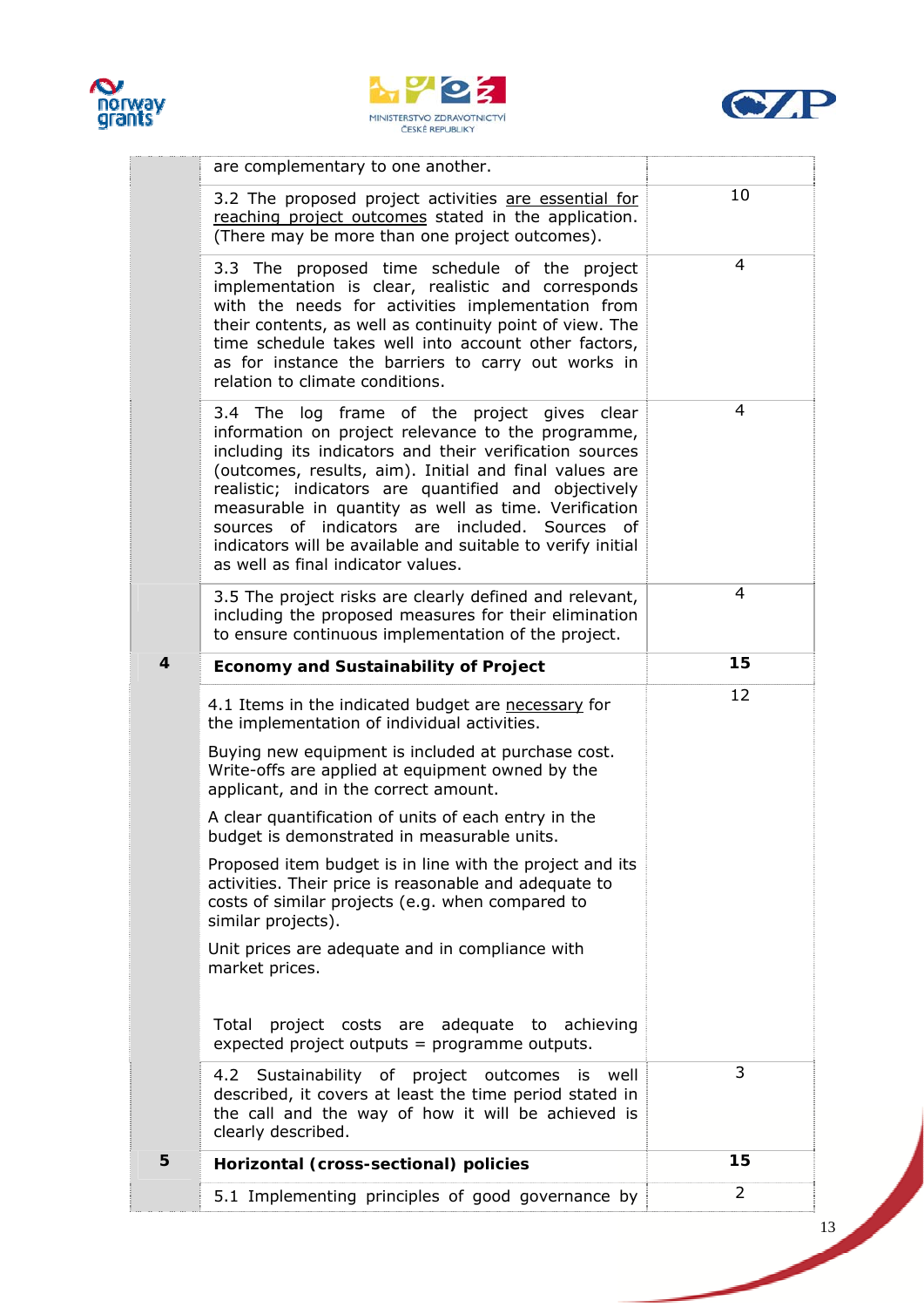





| an applicant (transparency of an applicant – websites,<br>financial reports, annual reports, timely payments<br>and effective management without excessive<br>indebtedness).                        |               |
|-----------------------------------------------------------------------------------------------------------------------------------------------------------------------------------------------------|---------------|
| 5.2 Project complies with principles of sustainability -<br>environmental impact with minimum negative effects,<br>economic and social sustainability ***                                           | 3             |
| ** The project is aimed at solving the problems of<br>minority groups, particularly Roma (no - 0,<br>substantially covers this area - 1, significantly<br>contributes - 2, a major contributor - 3) |               |
| 5.3 The project respects the principle of equality<br>between men and women ***                                                                                                                     | $\mathcal{P}$ |
| ** The project focuses on equality between men and<br>women (no - 0, substantially covers this area - 1,<br>significant / major contributor - 2)                                                    |               |
| 5.4* The project contributes to strengthen bilateral<br>relations with Donor states.                                                                                                                | 8             |
| In total                                                                                                                                                                                            | 100           |

5.4\* No partnership is foreseen – 0 points; The project will be run in a partnership established entirely for the purpose and duration of the project implementation – 3 points; The project will be run in a partnership with the effect of strengthening mutual relations. The nature and description of the project give right to assume that the mutual co-operation will continue beyond the duration of the project  $-6$  points; There is a long-term relationship established between project partners. The project promotes co-operation between the partners – 8 points.

\*\* If this criterion is not relevant to the given call, its point allocation can be used to increase the maximum point allocation of other sub-criteria in the horizontal (cross-sectional) policy, or other relevant sub-criterion/sub-criteria for the given call in the field of Horizontal area (crosssectional) policies can be suggested and used as the "free" point allocation for evaluation.

\*\*\* The applicant must describe reality in the given criteria and if the application does not comply with the principles of sustainable development and the principle of equality between men and women, a project should be, if it is relevant, suggested by an external evaluator for exclusion.

### **XII. Further Information**

Questions:

- Questions can be sent electronically by an email or fax no sooner than on the first day of the open call and no later than 5 working days prior to the deadline of the call;
- Replies will be sent to an applicant within 5 working days, no later than on the last day of the call.

**Contacts:**